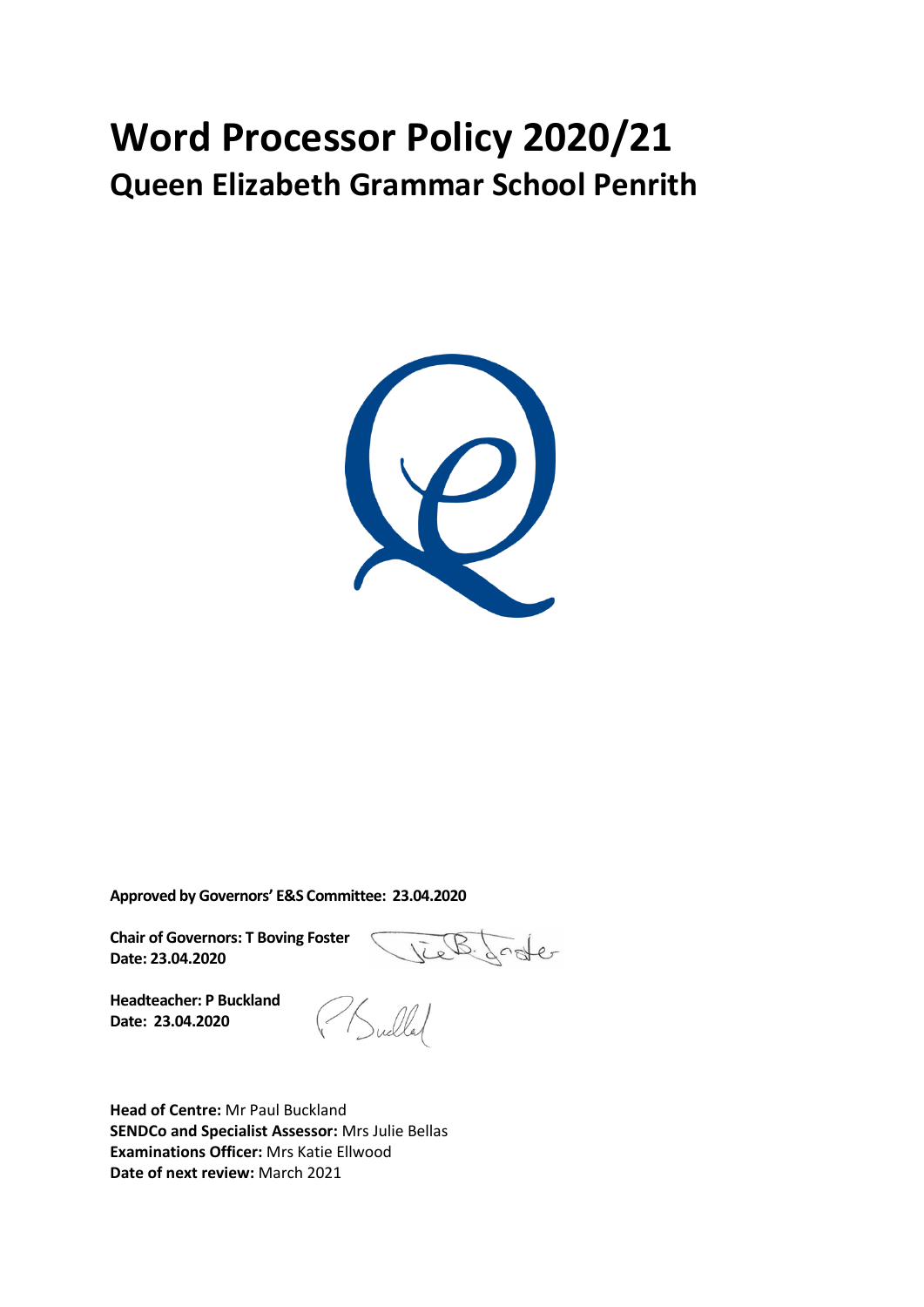## **Introduction**

## **Purpose of the policy**

This policy details how QEGS manages and administers the use of word processors in examinations and assessments.The term word processor refers to a laptop.

#### **Using a word processor**

QEGS complies with the Joint Council for Qualifications (JCQ) guidance regarding the use of word processors:

- "Centres are allowed to provide a word processor with the spelling and grammar check facility/predictive text disabled (switched off) to a candidate where it is their normal way of working within the centre. For example, the quality of language significantly improves as a result of using a word processor due to problems with planning and organisation when writing by hand."
- "… a word processor cannot simply be granted to a candidate because he/she now wants to type rather than write in examinations or can work faster on a keyboard, or because he/she uses a laptop at home. The use of a word processor must reflect the candidate's normal way of working within the centre."
- Candidates are given access to word processors in order to remove barriers for candidates so that they are not placed at a substantial disadvantage as a consequence of persistent and significant difficulties. The school will consider allowing a student to use a word processor as part of their normal way of working in a number of situations, including the following:
	- 1. a learning difficulty which has a substantial and long term adverse effect on their ability to write legibly;
	- 2. a medical condition; or a physical disability; or a sensory impairment;
	- 3. planning and organisational problems when writing by hand; or poor handwriting. At QEGS, we undertake observations in Years 7 and 8 and pupils with poor handwriting undertake a handwriting intervention programme.

This list is not exhaustive.

- 'Normal way of working' is defined as support given to the candidate in school for one or more of the following:
	- 1. in the classroom;
	- 2. literacy support lesson;
	- 3. internal school tests; or
	- 4. mock examinations.

Having firmly established a picture of need and normal way of working during Years 7 to 9. Students will have undertaken handwriting intervention programmes before a decision is made to allow the use of a word processor. In all cases, a "normal way of working" necessarily entails the candidate having used a word processor for the mock examination of the qualification in question. The only exception to this is where an arrangement may need to be put in place as a consequence of a temporary injury or impairment at the time of an exam or assessment.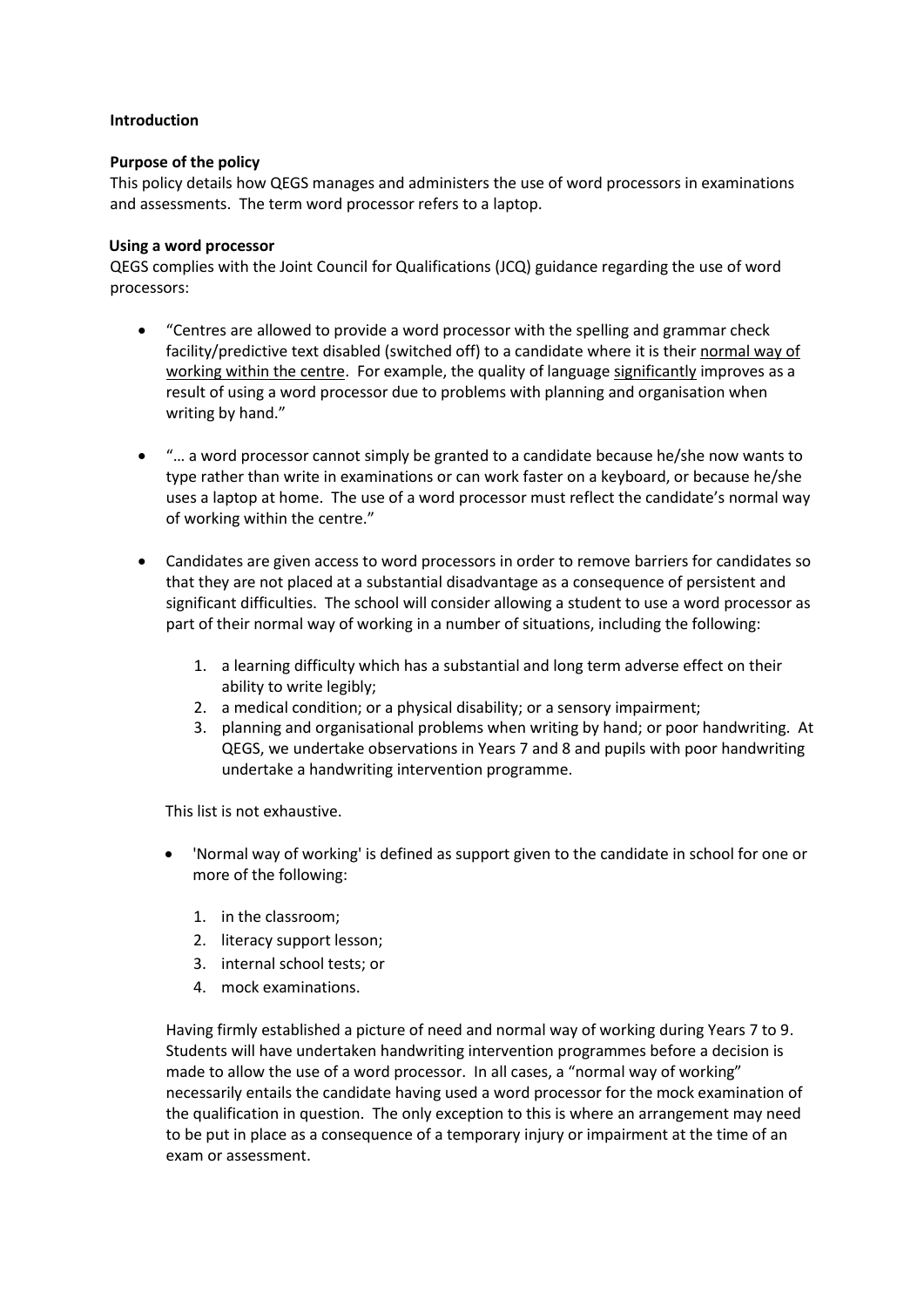- "The use of word processors in non-examination assessment components will be considered standard practice unless prohibited by the specification."
- Access arrangements should be processed at the start of the course.
- In the event of a temporary injury or impairment, or a diagnosis of a disability or manifestation of an impairment relating to an existing disability arising after the start of the course, access arrangements should be applied for as soon as is practicable.
- It is permissible for a candidate using a word processor in an examination to type certain questions, i.e. those requiring extended writing, and handwrite shorter answers. N.B. Examinations which have a significant amount of writing, as well as those that place a greater demand on the need to organise thought and plan extended answers, are those where candidates will frequently need to type. Examinations which require more simplistic answers are often easier to handwrite within the answer booklet. The candidate avoids the difficulty of visually tracking between the question paper and computer screen.
- Candidates may not require the same access arrangements in each specification . As subjects and their methods of assessments may vary, leading to different demands of our candidates, the need for the use of a word processor is considered on a subject-bysubject basis in discussion with the SENDCo and Examinations Officer, with the final decision taken by the SENDCo.

## **Word processors and their programmes**

QEGS complies with JCQ Instructions for Conducting Examinations (section 14.25), by ensuring:

A word processor:

- must be used as a type-writer, not as a database, although standard formatting software is acceptable;
- must have been cleared of any previously stored data, as must any portable storage medium used. An unauthorised memory stick must not be used by a candidate. Where required, the centre must provide a memory stick to the candidate, which is cleared of any previously stored data;
- must be in good working order at the time of the examination;
- must be accommodated in such a way that other candidates are not disturbed and cannot read the screen.
- must either be connected to a printer so that a script can be printed off, or have the facility to print from a portable storage medium. This must be done after the examination is over. The candidate must be present to verify that the work printed is his or her own. Word processed scripts must be attached to any answer booklet which contains some of the answers;
- must be used to produce scripts under secure conditions, otherwise they may be refused;
- must not be used to perform skills which are being assessed;